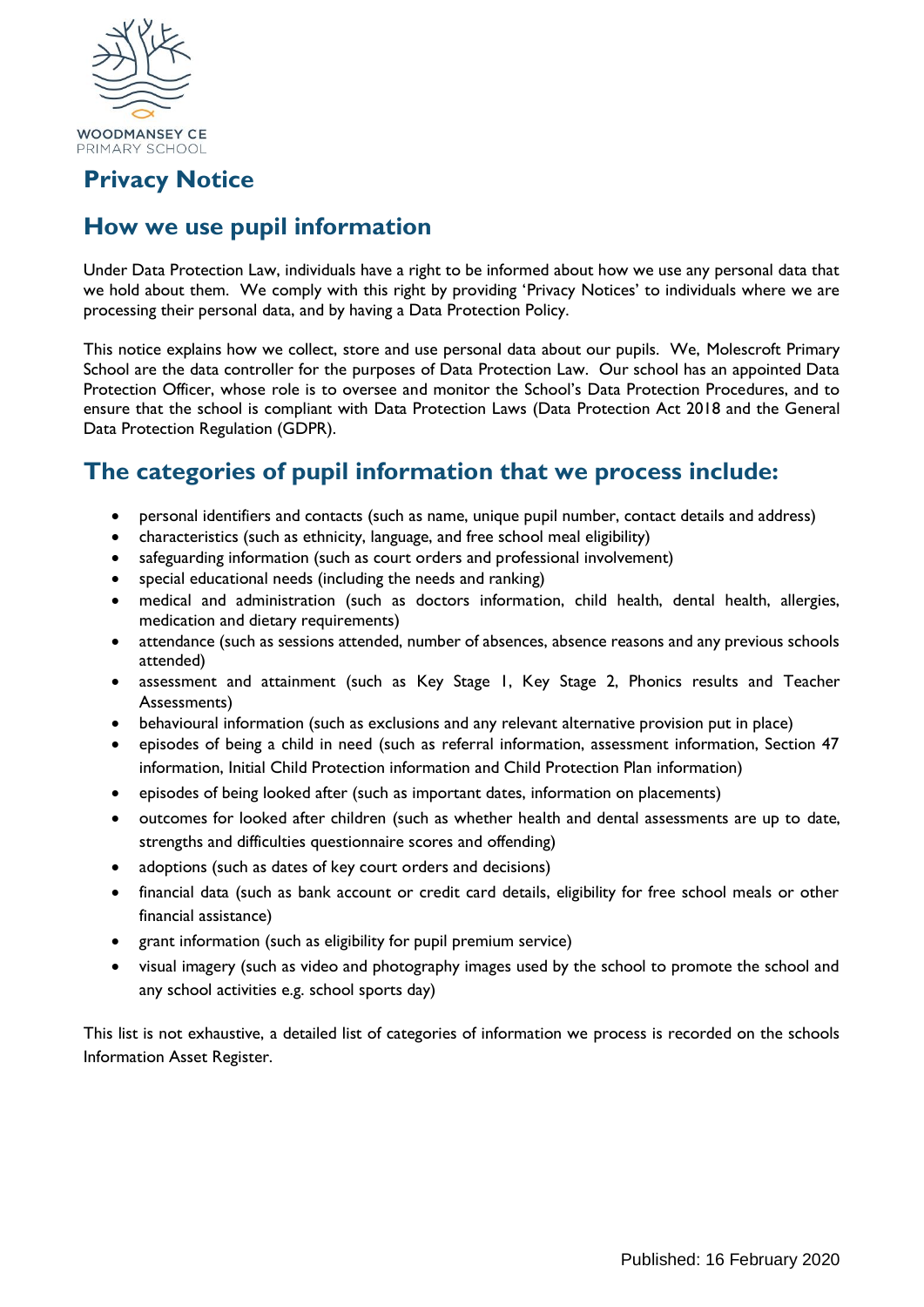### **Why we collect and use pupil information**

The personal data collected is essential, for the school to fulfil their official functions and meet legal requirements.

We collect and use pupil information, for the following purposes:

- a) to support pupil learning
- b) support Children in Need and Looked After Children and monitor their progress
- c) to monitor and report on pupil attainment progress
- d) to provide appropriate pastoral care
- e) to assess the quality of our services
- f) to keep children safe (food allergies, or emergency contact details)
- g) to meet the statutory duties placed upon us by the Department for Education
- h) evaluate and improve our policies

Under Data Protection laws, there is a lawful base on which we rely for processing pupil information:

We collect and use pupil information as we have a legal obligation under the Education Act 1996 because we are providing a public service. Data processed is special category data from the GDPR-from 25 May 2018.

This information can be found in the census guide documents on the following website: <https://www.gov.uk/education/data-collection-and-censuses-for-schools>

In addition, the legal basis for processing any special categories information is:

- processing is necessary for reasons of substantial public interest,
- the data subject has given explicit consent to the processing of those personal data for one or more specified purposes,

## **Collecting pupil information**

We collect pupil information throughout a pupil's time at school, but in particular from the pupil registration from when they start at the school. We may also obtain information from third parties such as their previous school, by Common Tansfer File.

Pupil data is essential for the schools' operational use. Whilst the majority of pupil information you provide to us is mandatory, some of it requested on a voluntary basis. In order to comply with Data Protection laws, we will inform you at the point of collection, whether you are required to provide certain pupil information to us or if you have a choice in this and we will tell you what you need to do if you do not want to share this information with us.

## **Storing pupil data**

We hold pupil data securely for the set amount of time shown in our Data Retention Schedule. For more information on our Data Retention Schedule and how we keep your data safe, please visit our website www.molescroftprimary.net under Data Protection: The Retention Cycle. The Retention Schedule is divided into eight sections: Management of the School, Human Resources, Financial Management of the School, Property Management, Pupil Management, Curriculum Management, Extra-Curricular Activities, Central Government and Local Authority.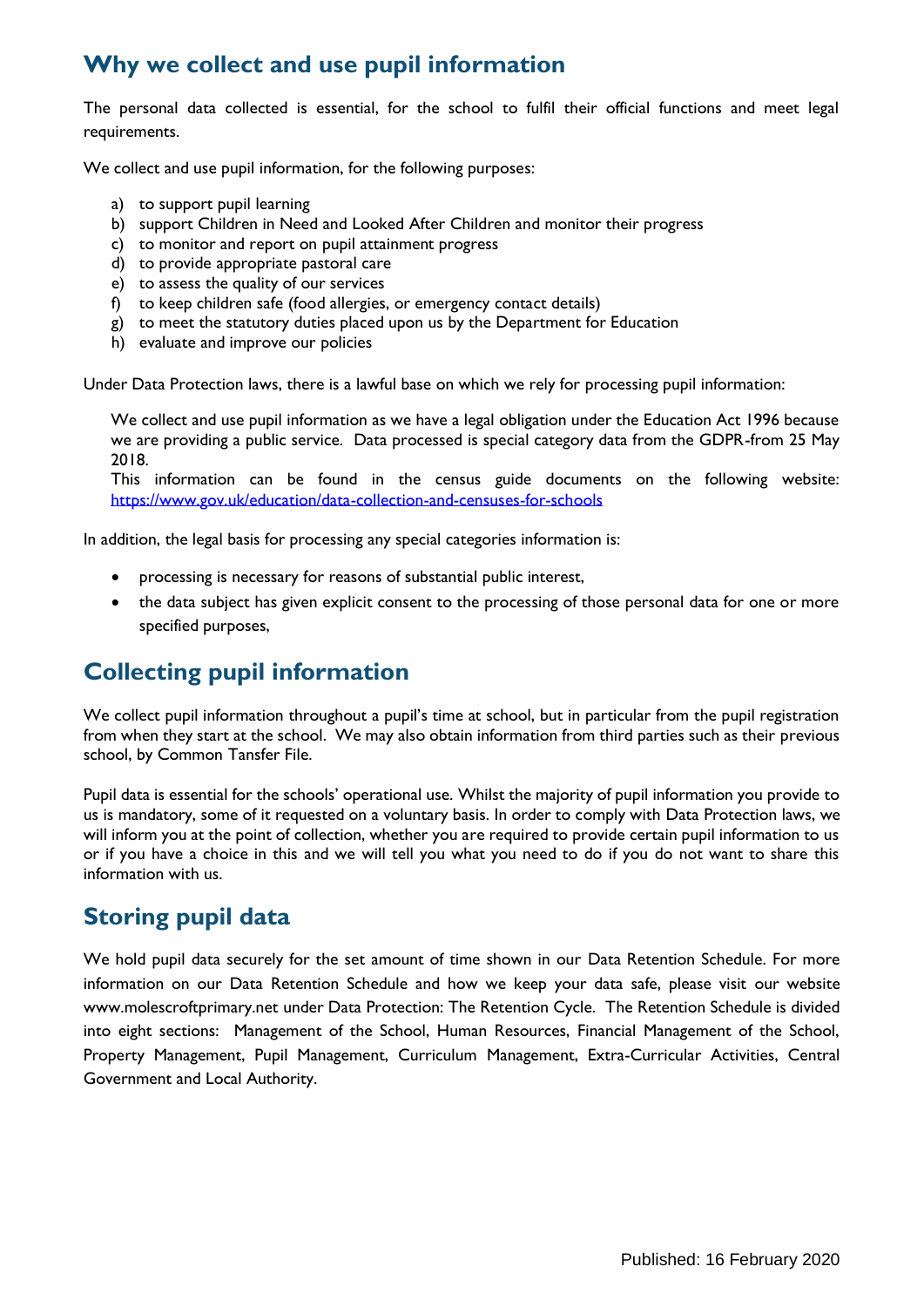# **Who we share pupil information with**

We routinely share pupil information with:

- schools
- local authorities
- the Department for Education (DfE)
- Your family and representatives
- Educators and examining bodies
- Our regulator Ofsted (the organisation or "watchdog" that supervises us)
- Suppliers and service providers so that they can provide the services we have contracted them for eg school meals
- Financial organisations
- Central and local government
- Our auditors
- Survey and research organisations
- Health authorities
- Security organisations
- Health and social welfare organisations
- Professional advisers and consultants
- Charities and voluntary organisations
- Police forces, courts, tribunals
- Professional bodies
- School Clubs

## **Department for Education**

The Department for Education (DfE) collects personal data from educational settings and local authorities via various statutory data collections. We are required to share information about our pupils with the Department for Education (DfE) either directly or via our local authority for the purpose of those data collections, under:

Section 537A of the Education Act 1996 and Regulation 6 (d) of the Education (Individual Pupil Information) (Prescribed Persons) (England) Registrations 2009.

Section 47 of the Statistics and Registration Service Act 2007 and the Statistics and Registration Service Act 2007 (Disclosure of Pupil Information) (England) Regulations 2009.

To find out more about the data collection requirements placed on us by the Department for Education (for example; via the school census) go to https;//www.gov.uk/education/data-collection-and-censuses-for-schools.

Section 3 of The Education (Information About Individual Pupils) (England) Regulations 2013.

We share children in need and children looked after data with the Department on a statutory basis, under Section 83 of 1989 Children's Act, Section 7 of the Young People's Act 2008 and also under section 3 of The Education (Information About Individual Pupils) (England) Regulations 2013.

All data is transferred securely and held by DfE under a combination of software and hardware controls which meet the current [government security policy framework.](https://www.gov.uk/government/publications/security-policy-framework)

For more information, please see 'How Government uses your data' section.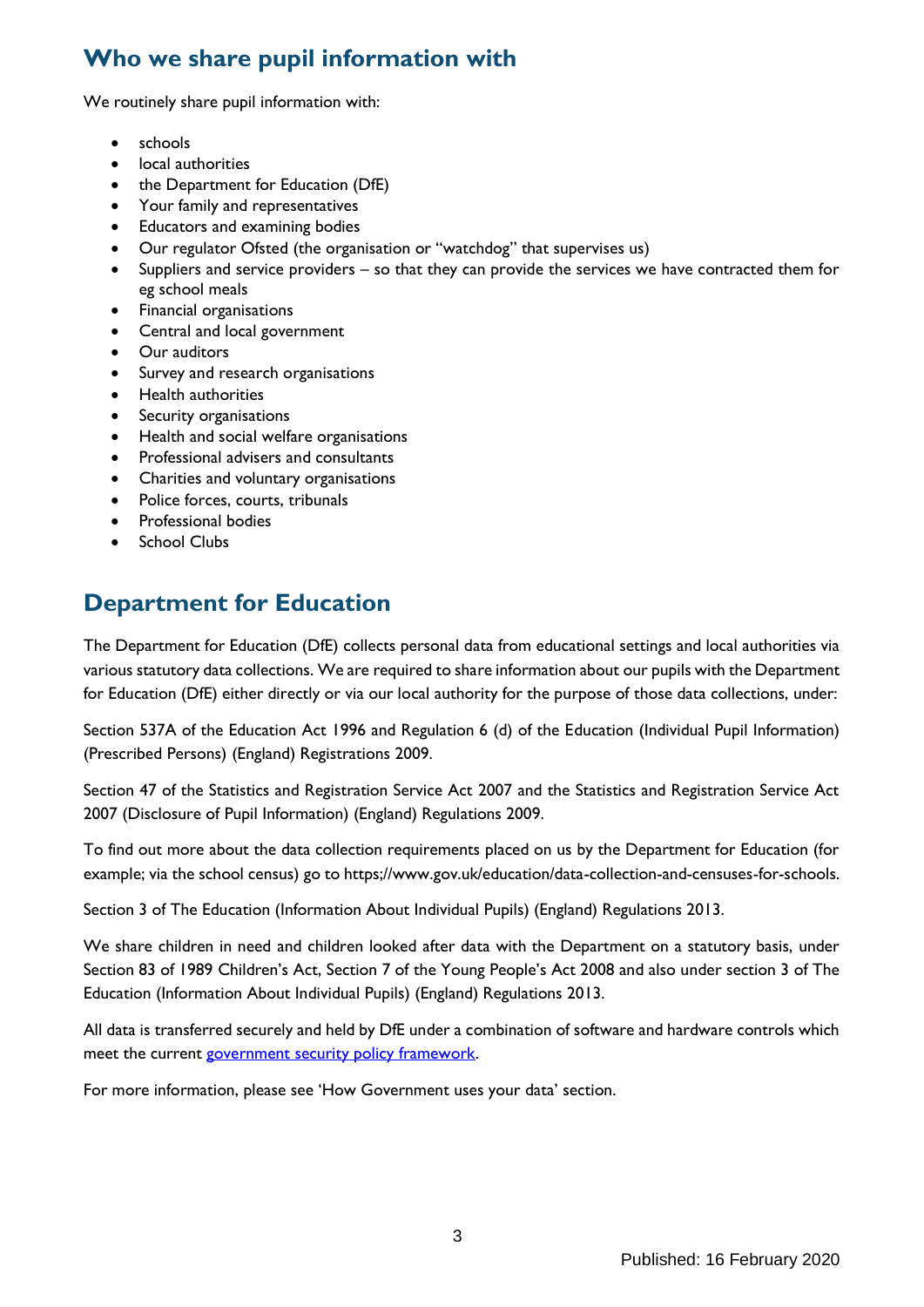### **Local Authorities**

We may be required to share information about our pupils with the local authority to ensure that they can conduct their statutory duties under

• the [Schools Admission Code,](https://www.gov.uk/government/publications/school-admissions-code--2) including conducting Fair Access Panels.

### **Requesting access to your personal data**

Parents and pupils have the right to request access to information about them that we hold. To make a request for your personal information, or be given access to your child's educational record, contact the School's Data Protection Officer.

Depending on the lawful basis above, you may also have the right to:

- object to processing of personal data that is likely to cause, or is causing, damage or distress
- prevent processing for the purpose of direct marketing
- object to decisions being taken by automated means
- in certain circumstances, have inaccurate personal data rectified, blocked, erased or destroyed; and
- a right to seek redress, either through the ICO, or through the courts

If you have a concern about the way we are collecting or using your personal data, you should raise your concern with us in the first instance or directly to the Information Commissioner's Office at <https://ico.org.uk/concerns/>

For further information on how to request access to personal information held centrally by DfE, please see the 'How Government uses your data' section of this notice.

## **Withdrawal of consent and the right to lodge a complaint**

Where we are processing your personal data with your consent, you have the right to withdraw that consent. If you change your mind, or you are unhappy with our use of your personal data, please let us know by contacting the School's Data Protection Officer at [molescroft.primary@eastriding.gov.uk](mailto:molescroft.primary@eastriding.gov.uk)

## **Last updated**

We may need to update this privacy notice periodically so we recommend that you revisit this information from time to time. This version was last updated on 22<sub>nd</sub> January 2020.

## **Contact**

If you would like to discuss anything in this privacy notice, please contact:

Data Protection Officer: [molescroft.primary@eastriding.gov.uk](mailto:molescroft.primary@eastriding.gov.uk)

#### **How Government uses your data**

The pupil data that we lawfully share with the DfE through data collections:

- underpins school funding, which is calculated based upon the numbers of children and their characteristics in each school.
- informs 'short term' education policy monitoring and school accountability and intervention (for example, school GCSE results or Pupil Progress measures).
- supports 'longer term' research and monitoring of educational policy (for example how certain subject choices go on to affect education or earnings beyond school)